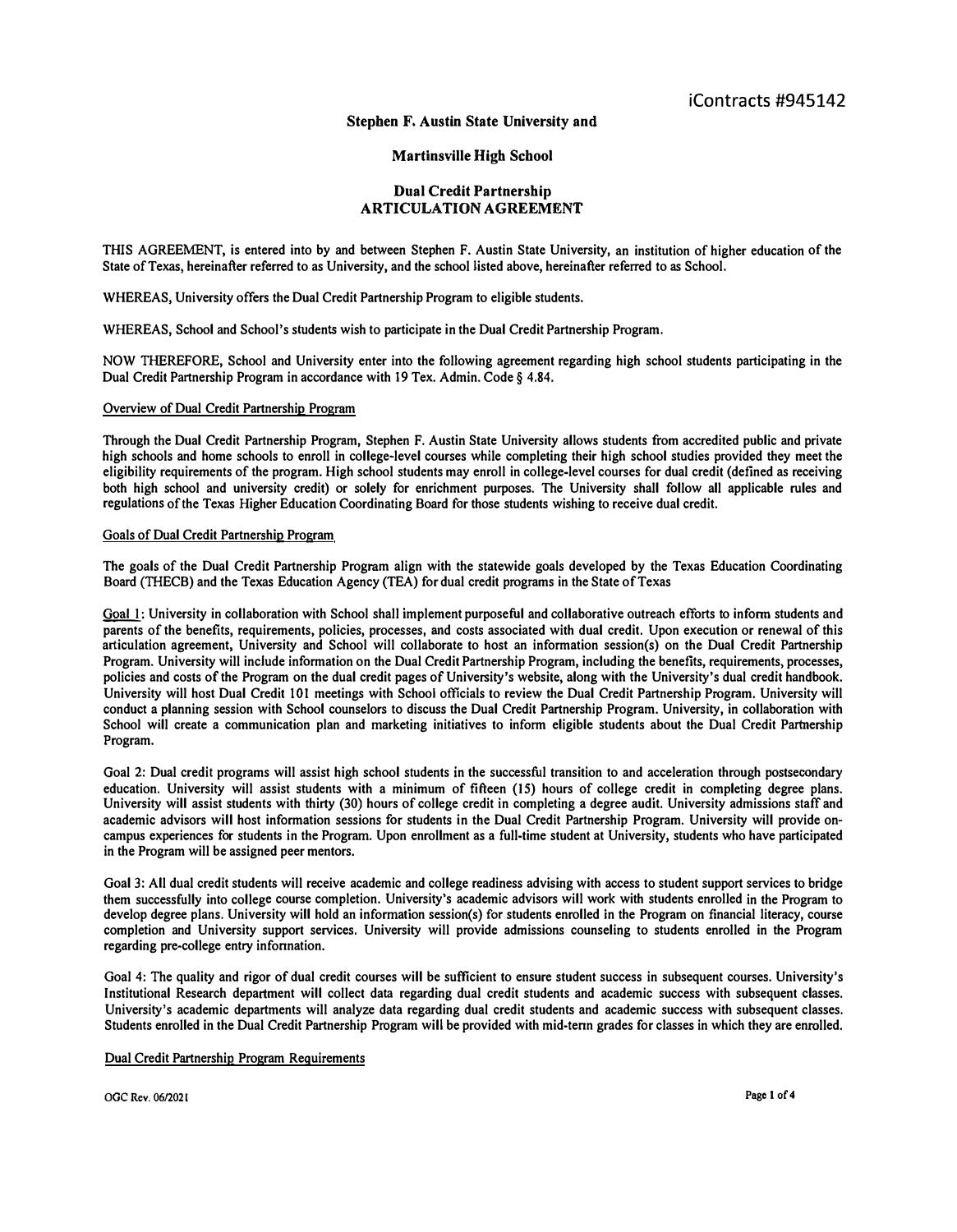- **I. Eligible Courses: The Dual Credit Partnership Program is open to high school students in grades 9-12. Eligible high school students may register for dual credit courses provided they meet course prerequisites and the courses they select are on the approved undergraduate course inventory for the University. No remedial or developmental courses shall be eligible under this program.**
- **II. Student Eligibility: Students must meet all eligibility requirements specified in 19 Tex. Admin. Code § 4.85(b). A recommendation by the student's high school principal or counselor and current academic transcripts must be submit***t***ed as well.**

**Furthennore, eligible students must meet admission requirements as stipulated in Stephen F. Austin State University Policy 6.9,** *Concurrent and Dual Credit Enrollment Programs,* **as may be amended from time to time. Eligibility requirements are also included on the** *Dual Credit* **Web page on SFA 's website http://www.sfasu.edu/l 569.asp.** 

- m. **Location of Class: In most si***t***uations, dual credit students will take courses taught on the University campus. Courses taught exclusively on high school campuses or through electronic means shall comply with all Coordinating Board rules and regulations, including but not limited to the Board's adopted Principles of Good Practice for Academic Degree and Certificate Courses and Credit Courses Offered at a Distance and applicable rules and procedures set forth in 19 Tex. Admin. Code § 4, Subchapter P and Q. Additionally, School will work with University to ensure that the School's facilities meet the expectations and criteria required for college classes and are appropriate for college-level instruction.**
- **IV. Composition of Class: University courses may not be taken for high school credit only. Dual credit courses may be composed of dual credit students only, or of dual and college credit s***t***udents. Exceptions for a mixed class shall only be granted in accordance with Coordinating Board rules.**
- **V. Faculty Selection, Supervision and Evaluations: University shall select all instructors of dual credit courses. All Dual Credit**  Partnership Program courses are taught by regularly employed SFA faculty/instructors. Any exception requires the instructor **to meet the same standards, including SACS requirements, and approval procedures used by the University in selecting instructors responsible for the regular offering of the course. Supervision and evaluation of all dual credit instructors shall use the same or comparable procedures used for all instructors/faculty of the university.**
- **VI. Course Curriculum, Instruction and Grading: The same policies, regulations and standards for course curriculum, grading, materials, instruction, and method/rigor of student evaluation that apply to university students will be applicable to high school students participating in the Dual Credit Partnership Program. High school students must abide by all rules and regulations as described under** *Academic Regulations* **of the most recent University General Bulletin.**
- **VII. Academic Policies and Student Support Services: Regular academic policies will apply to courses taken through the Dual Credit Partnership Program. Likewise, all s***t***udent support services are available to students enrolled in dual credit courses.**
- **VIII. Advising Strategies: University and School will establish common advising strategies and terminology related to dual credit and college readiness to be used when advising dual credit students. At a minimum, School will designate at least one employee to be responsible for providing academic advising to a student who enrolls in a dual credit course before the student begins the course. The individual(s) designated will be communicated to University and dual credit participants and be posted on University and School's respective websites.**
- **IX. Endorsements: University will align pos***t***secondary pathways and credentials offered by University with the endorsements described by Texas Education Code §28.025 (c-1) offered by School, and the dual credit courses offered under the Dual Credit Partnership Program that apply towards those endorsements. University will work with School to identify tools, including those developed by the Texas Education Agency, the Texas Higher Education Coordinating Board, or the Texas Workforce Commission, to assist counselors, students and families in selecting endorsements offered by School and dual credit courses offered as part of the Dual Credit Partnership Program.**
- **X. Transcription of Credit: University credit will be posted by the Regis***t***rar's Office at the same time as other University students. The high school will make necessary arrangements to receive the grade for those students earning dual credit so it may be posted on the student's high school record. A numerical grade will be requested from the SFA instructor at the end of each semester. This grade will be reported to the high school by the Dual Credit Coordinator.** 
	- a. The grade from the SFA course will be used for completion of high school graduation requirements and college **credit.**
	- **b.** Any grade received in a dual credit course will remain on the student's SFA transcript permanently.
- **XI. Tuition and Fees/Funding: Participating students shall assume financial responsibili***t***y for the cost of tuition, fees, books and other expenses associated with their enrollment, High schools or school districts must make prior arrangements with the**